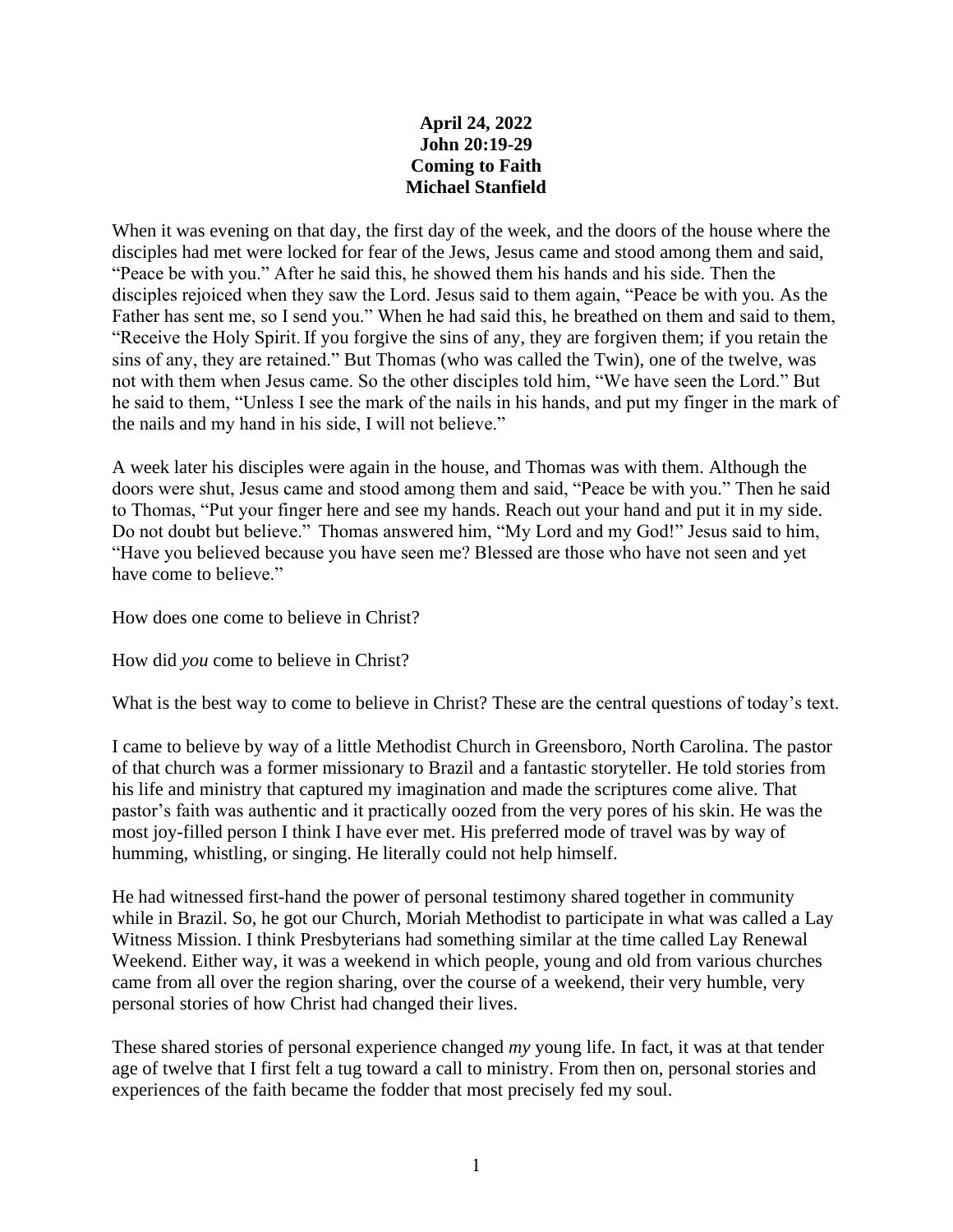Soon after that, my father was transferred to Richmond, Virginia with his job. There in our new church, I discovered that *my* experience of faith was not the norm among my peers. Faith by and large was taught to be a religious category – the acceptance of certain fundamental tenets – whether you really understood them or not.

One can certainly believe in God this way – that is by simply accepting tenets about God – but is that what Jesus really meant when he said "Blessed are those who have not seen and yet come to believe"? I don't think so.

Yet for the vast majority of us Mainline Protestants, assent to particular tenets has been *the* undisputed "legitimate" way to Christian faith. The individual stories of the experience of what one *perceives* to be Jesus have been given far less importance – decidedly so – than that these objective aspects of faith as outlined in the Tradition.

For us in the Reformed Tradition faithfulness was defined by Martin Luther and John Calvin and Ulrich Zwingli and John Knox. And how did they see it? Well as precursors to the Enlightenment, they saw the bible as holder of revelatory truths – yes – but truths that were *not* self-evident. They had to be interpreted. And the way that was done was by way of the dis*sec*tion of the Bible to reduce it down to its most basic and thus most "real" meanings.

As a result, we now have the concepts of the Sovereignty of God and God's providence; of original sin and how hopelessly infected we are with it; we have a whole subcategory within theology on *soteriology* and the theories of atonement; we have covenantal theology and its relationship to the "real and only true" sacraments – Baptism and the Lord's supper; we have the foundational Protestant concept of Justification by grace through faith, and sanctification into holiness as disciples of Christ; we have all those theories about predestination, the incarnation, and the importance of God's revelation as a Trinity. We have all of that and so what do have really?

A young reporter once asked Mark Twain what causes things to be funny.

The noted humorist replied he did not know if it would be possible to give an exact answer to this question.

Not satisfied with the "non-answer," the reporter asked a follow-up question. "Well shouldn't it be possible to break humor into small parts … and to study the parts … rather like dissecting a frog?"

Twain thought a few seconds and then said, "Yes, that may be possible. But remember, when you dissect a frog you can see the parts, but you no longer have the frog!!"

Humor is impressionistic and embodying. You either get it or you don't. If you have to explain why it's funny, it was either never really funny in the first place, or suddenly ceases to be funny and just becomes work. I think it is similar with faith in God.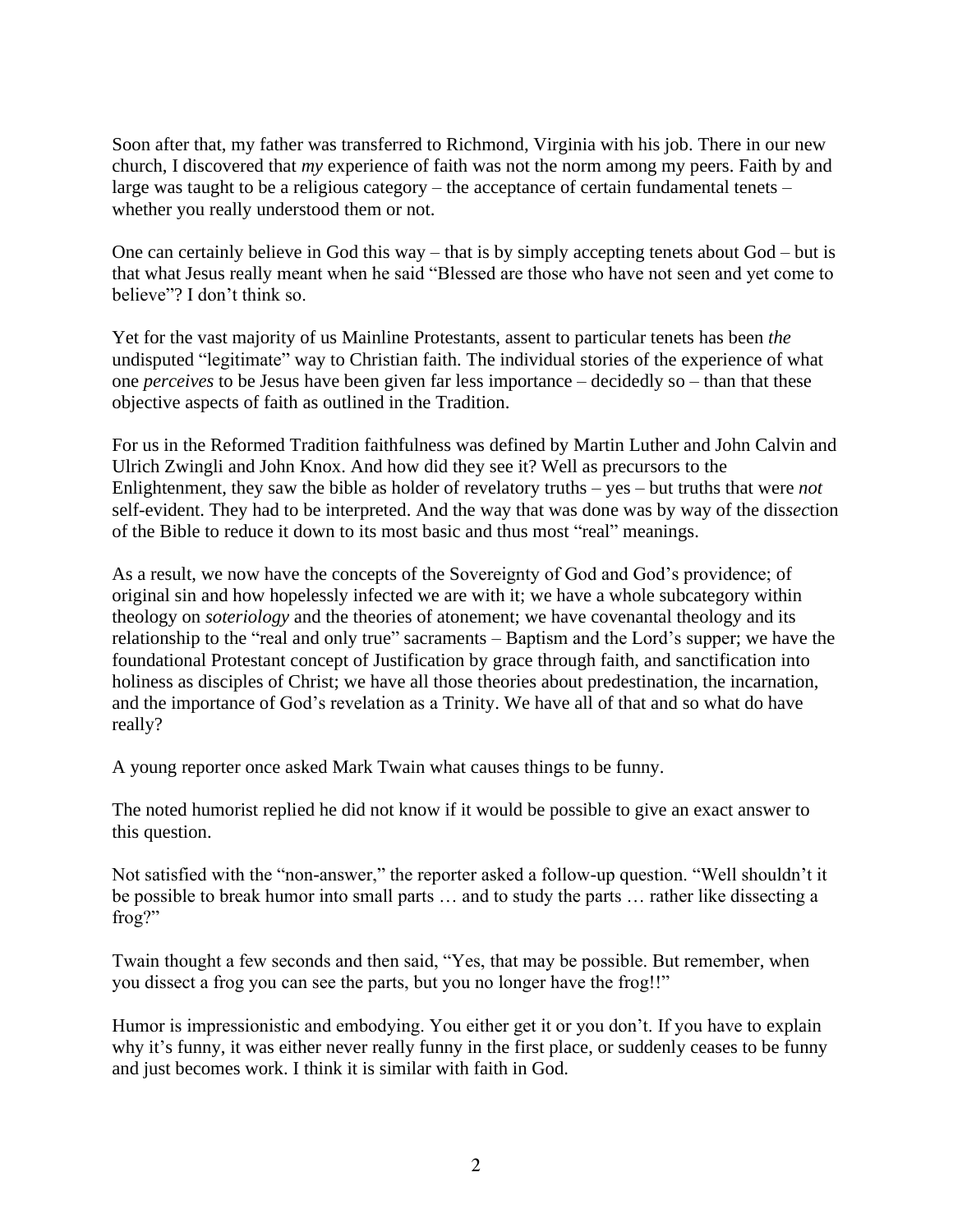Now, there is nothing wrong in and of itself with learning, in depth, the great theological themes of the bible. In fact, I believe there are those of us whose growth in Christ absolutely depends on it. However, I would have to say that, these days, we are probably in the minority. Most of us come to faith – that is a genuine relationship with  $God - in a way$  that is more global, intuitive, relational, and mysterious. For us analytical types, knowing the ins and outs of these theological abstractions can be both satisfying and edifying. For others, which these days is most, analysis is actually an impediment to faith – unless it is coming from one's authentic experience – from who one genuinely is.

And by and large, the dissection of these transforming concepts does not, by necessity, translate into transformed lives. On the contrary, attempting to live out of dissected concepts, rather than the reality of the storied, resurrected Christ, divorces one from one's own lived experience. Faith then is reduced to mere belief in abstractions and becomes compartmentalized into:

1. the realm of the sacred (which is how we act in church and around other church folks) and 2. the realm of the secular which is most of the actual lives we live.

Real transformation is dependent on a relationship. And we come around to a relationship with God not by an erudite analysis of theological abstractions, but by our own personal experiences of God and our relationships with those whose faith in Christ is genuine and lives in them in a way that is compelling – that tells us a definite story that points to there actually being something to this God thing.

One does not have to become a medical doctor to be a conduit of healing and wholeness. By the same token, one does not have to become a Doctor of Theology to live a life of faithful discipleship.

If you will remember from your anatomy and psychology, the human brain is divided into two hemispheres – the left brain which is used for analytical, logical focused, cause and effect, reductionist thinking and the right brain which is used for global, impressionistic, acausal, intuitive thinking. These two hemispheres are connected by the corpus callosum which allows them to communicate with another. The more we engage intentionally in exercising both parts of the brain, the more holistic and even ingenious our approach to life.

That said, the more natural way of integrating any new attitude – including an attitude of faith is by way of the right half of our brain first and then to use the left half to reflect on and clarify the experience.

Neuroscientist Ian McGilchrist says that in the West, up until about three hundred years ago, the more global, right brain dominated. But since the Enlightenment, there has been usurpation, a reversal, and subsequent domination of the left brain over the right; it has given us science and the technological marvels we experience today. But the price has been steep. This process of reversal, he says, has meant that we are increasingly trapped in a hall of mirrors, trapped in abstractions of our own making, unable to comprehend or connect with actual *human*, embodied reality.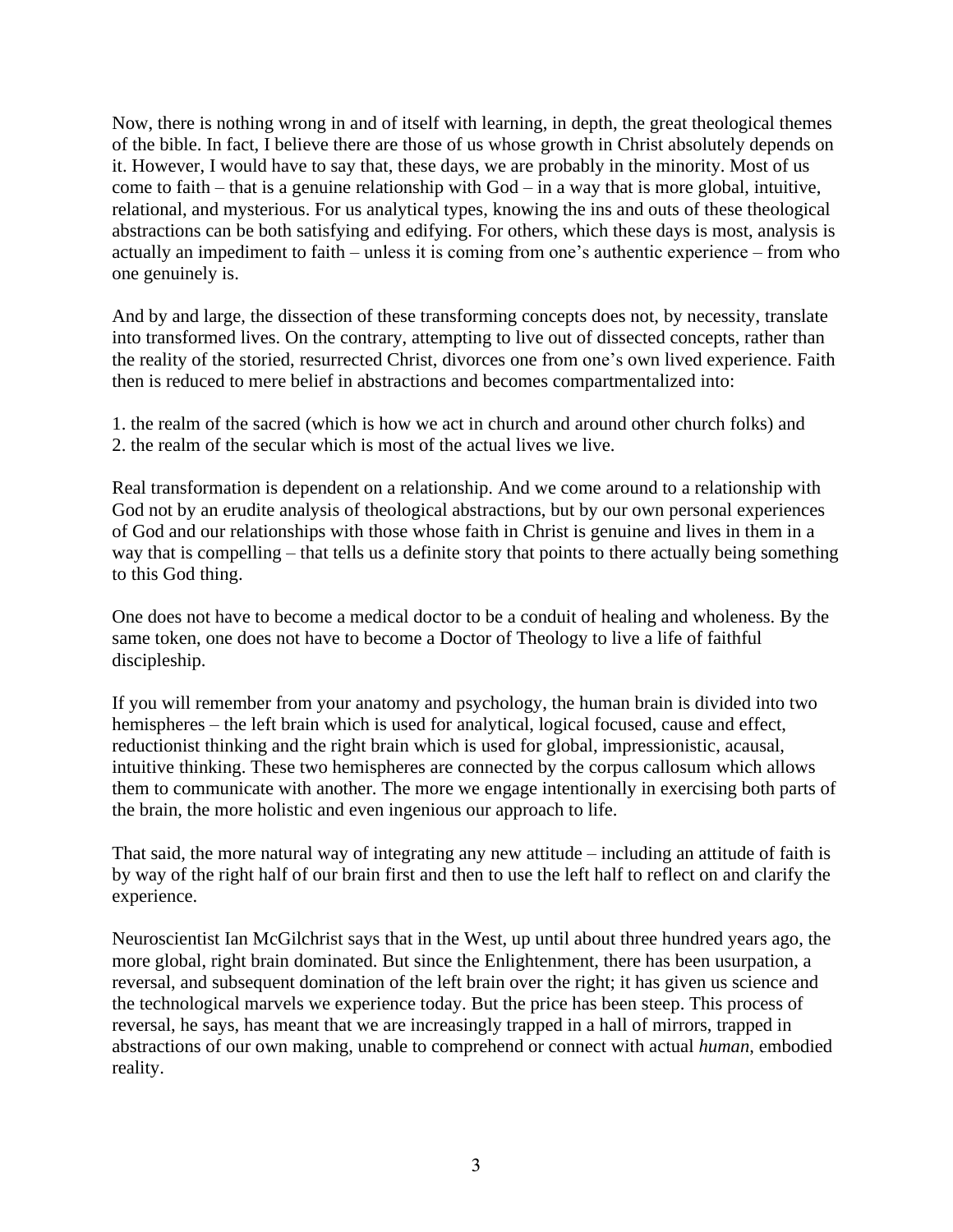We came to accept a perspective *about* reality – one that is theoretical, abstract, fragmented and absolutely dominant – rather than reality itself. We adopted a reductionistic frame of reference that often keeps us from seeing or experiencing a more global connectedness. Seel, David John, Jr., "The New Copernicans: Millennials and the Survival of the Church," Thomas Nelson, 2018, pg 18.

Global connectedness is something that we feel more than fully understand. It therefore tends to come more from powerful stories than from well-defined abstract concepts. In fact, I ask you how many of you here remember the exact thrust of most of my sermons, weeks later, And how many of you remember the stories I tell?

Human beings don't embody abstract concepts; they embody stories – the stories of their very lives. That's what today's text is about: authentically, genuinely, faithfully, enthusiastically, believing the *story* of Jesus – his life, ministry, death and resurrection – no matter what it takes – seeing, touching or whatever. Those first disciples' job was to believe by first-hand experience of the Christ from the beginning of his ministry to his ascension, so that in the absence of the historic Jesus, they could authentically embody the stories about the nature and person of Christ that others who had never met Jesus before might also be compelled to believe.

And belief would only be a beginning. The personal storytelling would pave the way for the embodiment of Christ's Spirit in every generation thereafter. And that embodiment would come, not through the perfect apprehension of abstract theological concepts. It would come through the love of Christ and through telling and retelling that story and how it connected with the individual story of their lives in the most personal of ways.

As a human being, if you want to know better how to relate with more compassion to existing ecosystems and lower life forms, which would you say would help you more? Personal encounters with live animals in the wild and short of that, photos and videos and paintings of said animals and their environments from around the globe by real artists and cinematographers – or those same dead animals dissected on a tin pan?

Several of us recently watched the documentary, "My Octopus Teacher" together. It is the true story of a man who dove off the coast of South Africa every day for a year and developed a deeply moving relationship with an Octopus. It happened because he let that amazingly intelligent animal tell its own story.

The very thought of the vivisection of such an animal now feels to me like a heinous crime. Through that film, I discovered that if I want to relate to a fellow life form, I need to encounter a live version and if I can't swing that, the perspective of one who has spent significant time *with* that particular life form, having, as it were, one's own personal story of that life form to tell, will do just fine.

It is exactly the same with the Christian faith. My early experiences were telling in this regard.

I can get a lot out of studying the abstract theological concept of the person of Christ by comparing the Christology of Matthew, Mark, Luke, John and the Apostle Paul. And as a preacher that knowledge is very helpful, perhaps even required. But if I want to really understand Christlikeness or to convey that to others, I need to see it lived out genuinely in someone I know